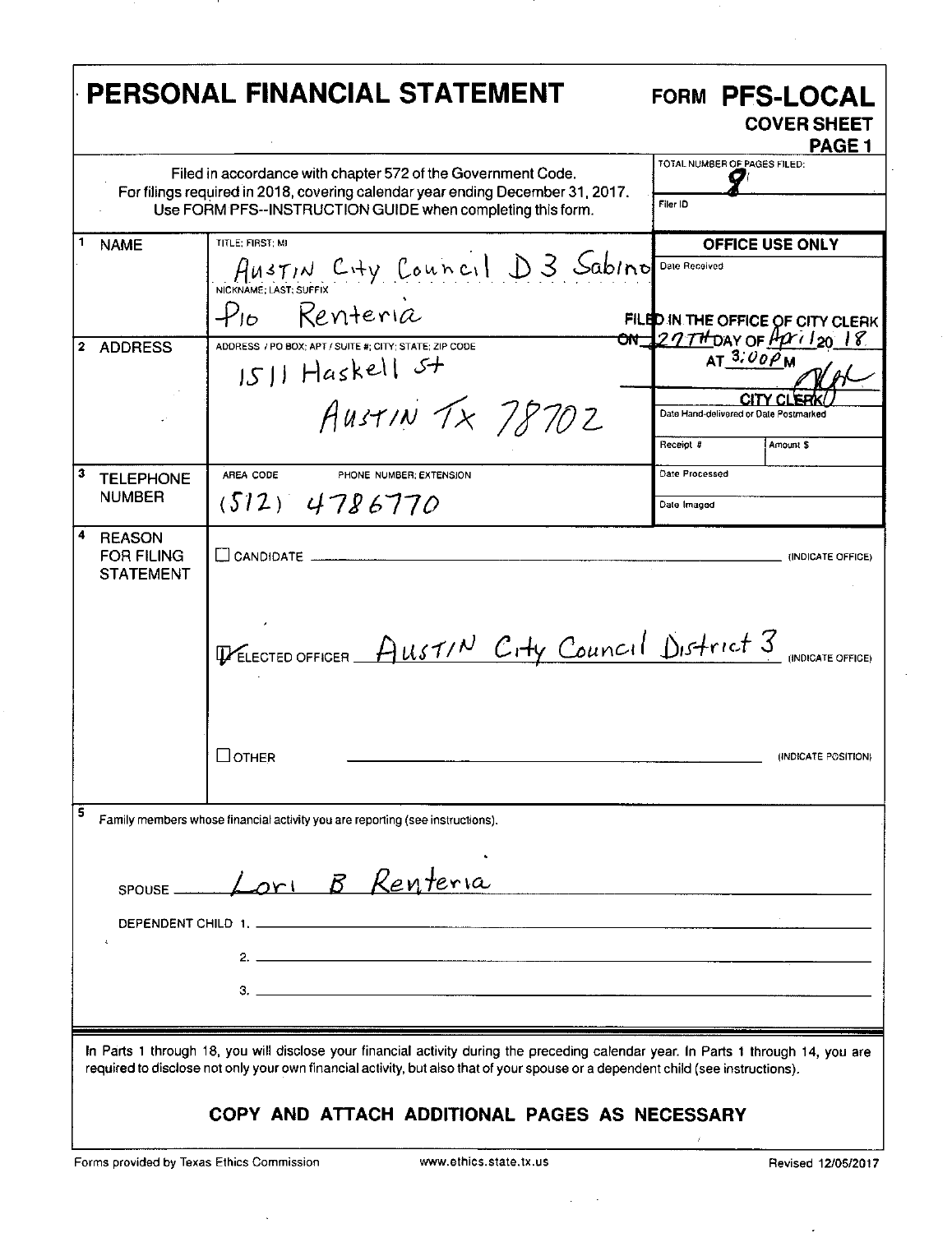## **SOURCES OF OCCUPATIONAL INCOME PART 1A**

If the requested information is not applicable, indicate that on Page 2 of the Cover Sheet, and do NOT include this page in the report.

When reporting information about a dependent child's activity, indicate the child about whom you are reporting by providing the number under which the child is listed on the Cover Sheet.

| <b>INFORMATION RELATES TO</b>                            | <b>E</b> FILER<br>$\Box$ SPOUSE<br>DEPENDENT CHILD                                |  |  |  |
|----------------------------------------------------------|-----------------------------------------------------------------------------------|--|--|--|
| $\mathbf{2}$<br><b>EMPLOYMENT</b><br>EMPLOYED BY ANOTHER | NAME AND ADDRESS OF EMPLOYER / POSITION HELD<br>City of Austin<br>Elected Officer |  |  |  |
| SELF-EMPLOYED                                            | NATURE OF OCCUPATION                                                              |  |  |  |
| <b>INFORMATION RELATES TO</b>                            | <b>IZFILER</b><br>$\Box$ SPOUSE $\cdot$<br>$\Box$ DEPENDENT CHILD                 |  |  |  |
| <b>EMPLOYMENT</b><br>EMPLOYED BY ANOTHER                 | NAME AND ADDRESS OF EMPLOYER / POSITION HELD<br>IBM Personal Pension              |  |  |  |
| SELF-EMPLOYED                                            | Retived<br>NATURE OF OCCUPATION                                                   |  |  |  |
| <b>INFORMATION RELATES TO</b>                            | $\Box$ FILER<br>$\Box$ SPOUSE<br>DEPENDENT CHILD                                  |  |  |  |
| <b>EMPLOYMENT</b>                                        | NAME AND ADDRESS OF EMPLOYER / POSITION HELD                                      |  |  |  |
| EMPLOYED BY ANOTHER                                      |                                                                                   |  |  |  |
| SELF-EMPLOYED                                            | <b>NATURE OF OCCUPATION</b>                                                       |  |  |  |
| COPY AND ATTACH ADDITIONAL PAGES AS NECESSARY            |                                                                                   |  |  |  |

 $\epsilon^{-1}$ 

Forms provided by Texas Ethics Commission Revised 12/05/2017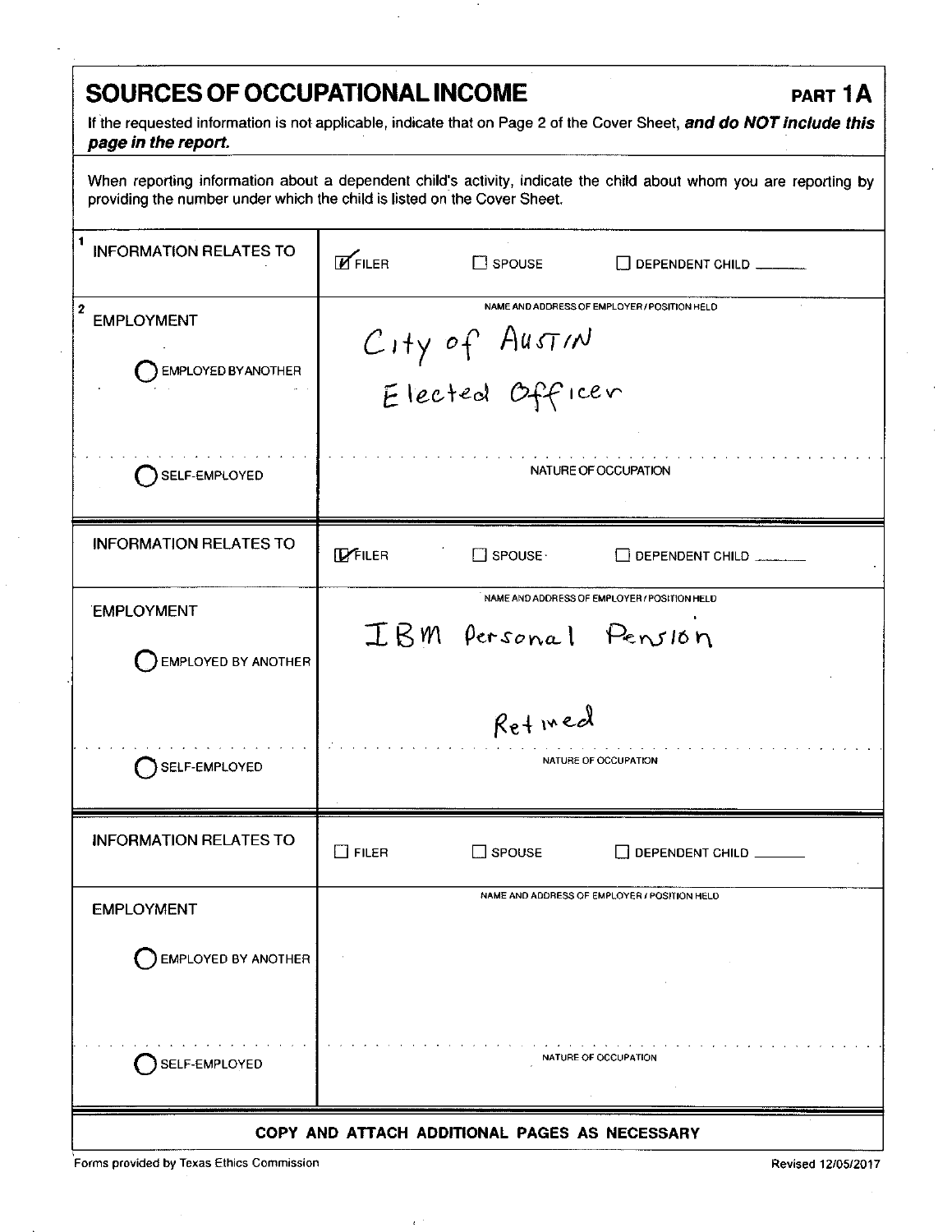# **STOCK** PART 2

**If the requested information is not applicable, indicate that on Page 2 of the Cover Sheet, and do NOT**  include this page in the report.

### List each business entity in which you, your spouse, or a dependent child held or acquired stock during the calendar year and indicate the category of the number of shares held or acquired. If some or all of the stock was sold, also indicate the category of the amount of the net gain or loss realized from the sale. For more information, see FORM PFS-INSTRUCTION GUIDE.

When reporting information about a dependent child's activity, indicate the child about whom you are reporting by providing the number under which the child is listed on the Cover Sheet.

| <sup>1</sup> BUSINESS ENTITY                  |                      |                                 | International                     | <b>NAME</b>     | Business Machine                                                                    |
|-----------------------------------------------|----------------------|---------------------------------|-----------------------------------|-----------------|-------------------------------------------------------------------------------------|
| <sup>2</sup> STOCK HELD OR ACQUIRED BY        |                      | <b>DIFILER</b>                  | $\square$ spouse                  | DEPENDENT CHILD |                                                                                     |
| <sup>3</sup> NUMBER OF SHARES                 |                      | <b>LESS THAN 100</b>            | <b>7</b> 100 ТО 499               | 500 TO 999      | $\bigcirc$ 1,000 TO 4,999                                                           |
|                                               |                      | 5,000 TO 9,999                  | $\left( \ \right)$ 10,000 OR MORE |                 |                                                                                     |
| 4 IF SOLD                                     | NET GAIN             | [ ]<br><b>LESS THAN \$5,000</b> |                                   |                 | $\bigcirc$ \$5,000-\$9,999 $\bigcirc$ \$10,000-\$24,999 $\bigcirc$ \$25,000-OR MORE |
|                                               | <b>NET LOSS</b>      |                                 |                                   |                 |                                                                                     |
| <b>BUSINESS ENTITY</b>                        |                      | $I$ $B$ $M$                     |                                   | <b>NAME</b>     |                                                                                     |
| STOCK HELD OR ACQUIRED BY                     |                      | <b>FILER</b>                    | <b>TY</b> SPOUSE                  | DEPENDENT CHILD |                                                                                     |
| NUMBER OF SHARES                              |                      | <b>VESS THAN 100</b>            | 100 TO 499                        | 3500 TO 999     | $1000$ TO 4,999                                                                     |
|                                               |                      | 5,000 TO 9,999                  | 10,000 OR MORE                    |                 |                                                                                     |
| IF SOLD                                       | NET GAIN<br>NET LOSS | $\int$ LESS THAN \$5,000        |                                   |                 | 55,000--\$9,999 ( ) \$10,000--\$24,999 ( ) \$25,000--OR MORE                        |
| <b>BUSINESS ENTITY</b>                        |                      |                                 |                                   | <b>NAME</b>     |                                                                                     |
| STOCK HELD OR ACQUIRED BY                     |                      | $\Box$ Filer                    | ∐ spouse                          | DEPENDENT CHILD |                                                                                     |
|                                               |                      |                                 | 100T0499                          | 500 TO 999      | $1,000$ TO 4,999                                                                    |
| <b>NUMBER OF SHARES</b>                       |                      | LESS THAN 100<br>5,000 TO 9,999 | $\bigcirc$ 10,000 OR MORE         |                 |                                                                                     |
| <b>IF SOLD</b>                                | NET GAIN             |                                 | $\bigcirc$ \$5,000-\$9,999        |                 | ◯ \$10,000--\$24,999 ◯ \$25,000-OR MORE                                             |
|                                               | NET LOSS             | $\bigcirc$ LESS THAN \$5,000    |                                   |                 |                                                                                     |
| <b>BUSINESS ENTITY</b>                        |                      |                                 |                                   | <b>NAME</b>     |                                                                                     |
| STOCK HELD OR ACQUIRED BY                     |                      | $\blacksquare$<br><b>FILER</b>  | <b>SPOUSE</b>                     | DEPENDENT CHILD |                                                                                     |
| <b>NUMBER OF SHARES</b>                       |                      | <b>LESS THAN 100</b>            | $7100$ TO 499                     | 500 TO 999      | $()1,000$ TO 4,999                                                                  |
|                                               |                      | 5,000 TO 9,999                  | 10,000 OR MORE                    |                 |                                                                                     |
| IF SOLD                                       | NET GAIN             | LESS THAN \$5,000               | $\sum$ \$5,000-\$9,999            |                 | $\bigcirc$ \$10,000-\$24,999 $\bigcirc$ \$25,000-OR MORE                            |
|                                               | <b>NET LOSS</b>      |                                 |                                   |                 |                                                                                     |
| <b>BUSINESS ENTITY</b>                        |                      | <b>NAME</b>                     |                                   |                 |                                                                                     |
| STOCK HELD OR ACQUIRED BY                     |                      | <b>FILER</b>                    | <b>SPOUSE</b>                     | DEPENDENT CHILD |                                                                                     |
| <b>NUMBER OF SHARES</b>                       |                      | LESS THAN 100                   | 100 TO 499                        | 500 TO 999      | 1,000 TO 4,999                                                                      |
|                                               |                      | 5,000 TO 9,999                  | 10,000 OR MORE                    |                 |                                                                                     |
| IF SOLD                                       | <b>JNET GAIN</b>     | LESS THAN \$5,000               | \$5,000--\$9,999                  |                 | $\bigcap$ \$10,000-\$24,999 $\bigcap$ \$25,000-OR MORE                              |
|                                               | <b>NET LOSS</b>      |                                 |                                   |                 |                                                                                     |
| COPY AND ATTACH ADDITIONAL PAGES AS NECESSARY |                      |                                 |                                   |                 |                                                                                     |

Forms provided by Texas Ethics Commission Revised 12/05/2017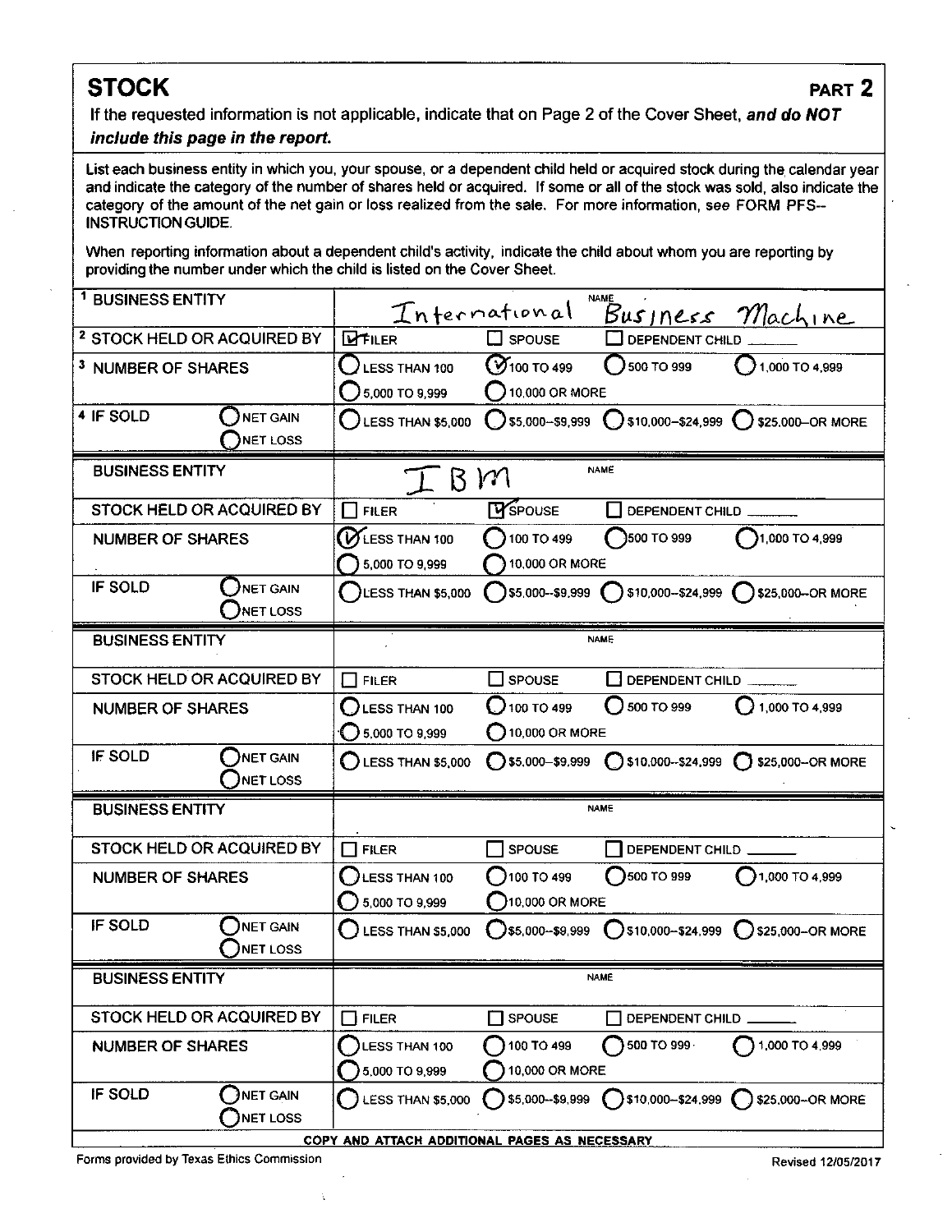| PERSONAL NOTES AND LEASE AGREEMENTS |  | PART 6 |
|-------------------------------------|--|--------|
|-------------------------------------|--|--------|

If the requested information is not applicable, indicate that on Page 2 of the Cover Sheet, and do NOT

## include this page in the report.

| Identify each guarantor of a loan and each person or financial institution to whom you, your spouse, or<br>a dependent child had a total financial liability of more than \$1,000 in the form of a personal note or notes or lease<br>agreement at any time during the calendar year and indicate the category of the amount of the liability. For more informa-<br>tion, see FORM PFS-INSTRUCTION GUIDE. |                 |               |                                                                             |  |  |
|-----------------------------------------------------------------------------------------------------------------------------------------------------------------------------------------------------------------------------------------------------------------------------------------------------------------------------------------------------------------------------------------------------------|-----------------|---------------|-----------------------------------------------------------------------------|--|--|
| When reporting information about a dependent child's activity, indicate the child about whom you are reporting by<br>providing the number under which the child is listed on the Cover Sheet.                                                                                                                                                                                                             |                 |               |                                                                             |  |  |
| 1<br>PERSON OR INSTITUTION<br><b>HOLDING NOTE OR</b><br><b>LEASE AGREEMENT</b>                                                                                                                                                                                                                                                                                                                            |                 |               |                                                                             |  |  |
| 2<br><b>LIABILITY OF</b>                                                                                                                                                                                                                                                                                                                                                                                  | <b>FILER</b>    | SPOUSE        | DEPENDENT CHILD                                                             |  |  |
| 3<br><b>GUARANTOR</b>                                                                                                                                                                                                                                                                                                                                                                                     |                 |               |                                                                             |  |  |
| 4<br><b>AMOUNT</b>                                                                                                                                                                                                                                                                                                                                                                                        | \$1,000-\$4,999 |               | \$5,000-\$9,999 310,000-\$24,999 325,000-OR MORE                            |  |  |
| PERSON OR INSTITUTION<br><b>HOLDING NOTE OR</b><br><b>LEASE AGREEMENT</b>                                                                                                                                                                                                                                                                                                                                 |                 |               |                                                                             |  |  |
| <b>LIABILITY OF</b>                                                                                                                                                                                                                                                                                                                                                                                       | $\Box$ FILER    | <b>SPOUSE</b> | DEPENDENT CHILD                                                             |  |  |
| <b>GUARANTOR</b>                                                                                                                                                                                                                                                                                                                                                                                          |                 |               |                                                                             |  |  |
| <b>AMOUNT</b>                                                                                                                                                                                                                                                                                                                                                                                             | \$1,000-\$4,999 |               | )\$5,000-\$9,999 ( )\$10,000-\$24,999 (<br>\$25,000-OR MORE                 |  |  |
| PERSON OR INSTITUTION<br><b>HOLDING NOTE OR</b><br><b>LEASE AGREEMENT</b>                                                                                                                                                                                                                                                                                                                                 |                 |               |                                                                             |  |  |
| <b>LIABILITY OF</b>                                                                                                                                                                                                                                                                                                                                                                                       | $\Box$ FILER    | SPOUSE        | DEPENDENT CHILD                                                             |  |  |
| <b>GUARANTOR</b>                                                                                                                                                                                                                                                                                                                                                                                          |                 |               |                                                                             |  |  |
| <b>AMOUNT</b>                                                                                                                                                                                                                                                                                                                                                                                             | \$1,000-\$4,999 |               | $\bigcirc$ \$5,000-\$9.999 $\bigcirc$ \$10,000-\$24,999<br>\$25,000-OR MORE |  |  |
| COPY AND ATTACH ADDITIONAL PAGES AS NECESSARY                                                                                                                                                                                                                                                                                                                                                             |                 |               |                                                                             |  |  |

Forms provided by Texas Ethics Commission **Revised 12/05/2017** Commission